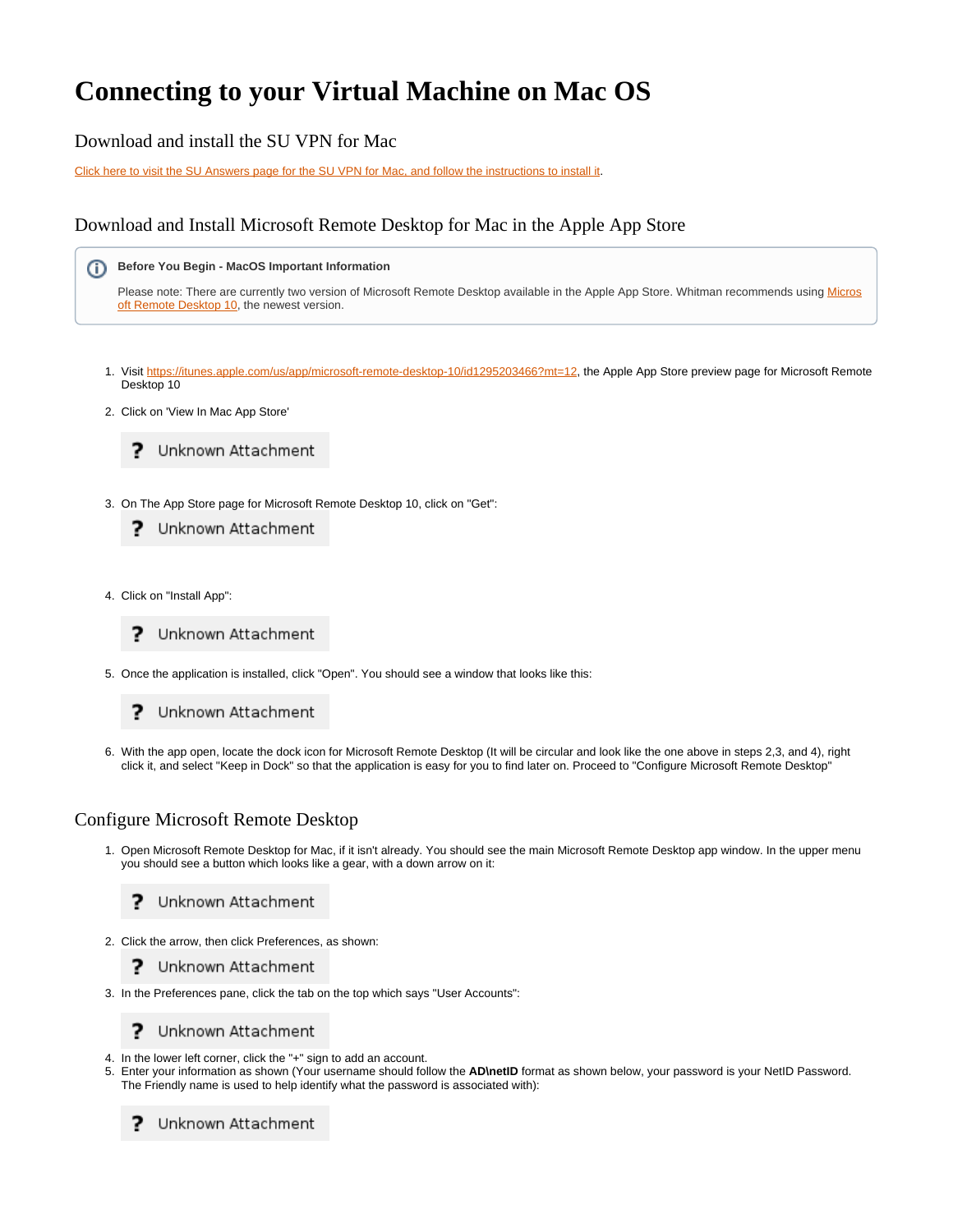- 6. Click 'Save', and then close the Preferences pane.
- 7. Back at the main window, to the right of the gear button is a button with a "+" sign and a down arrow. Click that, then click "Desktops" as shown:

? Unknown Attachment

8. In the PC name and Friendly name Field, type the hostname of your specific Virtual Machine, and under User account select your Whitman Credentials:



9. You may also set up folder redirection by clicking the Folders tab and checking the Redirect Folders box. After doing so, click the "+" sign at the bottom left of the window :

? Unknown Attachment

Browse for any folder you would like to redirect and select Open:

? Unknown Attachment

When finished, click Add to save your information.

10. You should now be back to the main Window. At the top, there are two buttons in the center of the screen: Desktops, and Feeds. Make sure you click on Desktops to see the list of connections available to you. You should now see the Virtual Machine that you have just setup.

? Unknown Attachment

Connecting to your Virtual Machine

ത **Before You Begin**

**It's important to note that, before you begin, you must connect your computer to the SU VPN.**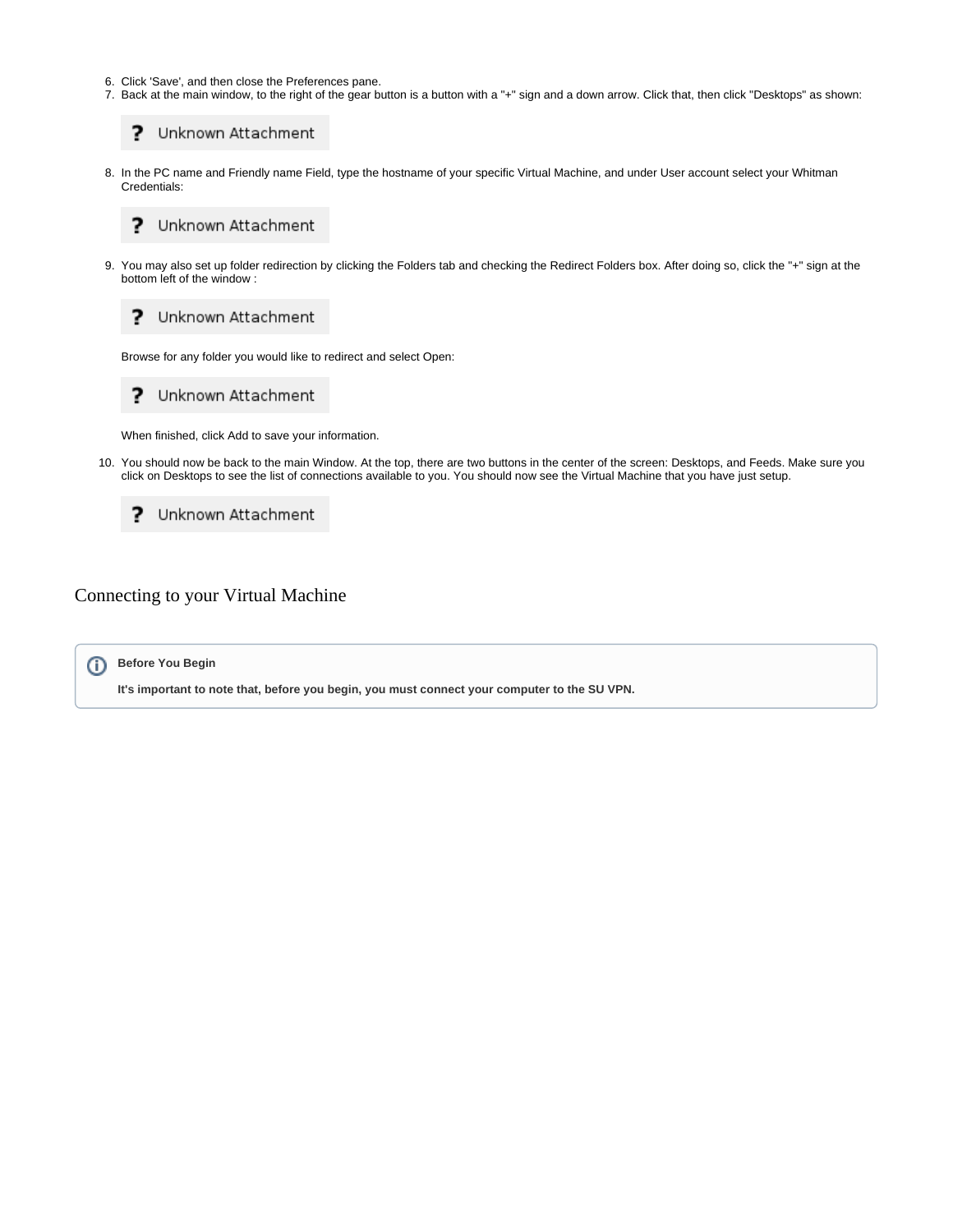1. After you've connected to the SU VPN, double click on your Virtual Machine and you'll see a black window up showing the following dialogs:





2. You'll get a security dialog as shown below. Click "Continue":

| .   | RemoteApp Connection to WHII-RDS01.AD.SYR.EDU                                                                                                                                                              |  |
|-----|------------------------------------------------------------------------------------------------------------------------------------------------------------------------------------------------------------|--|
| 000 | Verify Certificate                                                                                                                                                                                         |  |
|     | You are connecting to RDP host "WHIT-RDS01.AD.SYR.EDU"! The<br>given hostname does not match the hostname in the server's<br>certificate. Your connection might not be secure, do you want to<br>continue? |  |
|     | <b>Show Certificate</b><br>Cancel<br>Continue                                                                                                                                                              |  |
|     |                                                                                                                                                                                                            |  |
|     | <b>Negotiating Credentials </b>                                                                                                                                                                            |  |
|     |                                                                                                                                                                                                            |  |
|     |                                                                                                                                                                                                            |  |
|     |                                                                                                                                                                                                            |  |
|     |                                                                                                                                                                                                            |  |